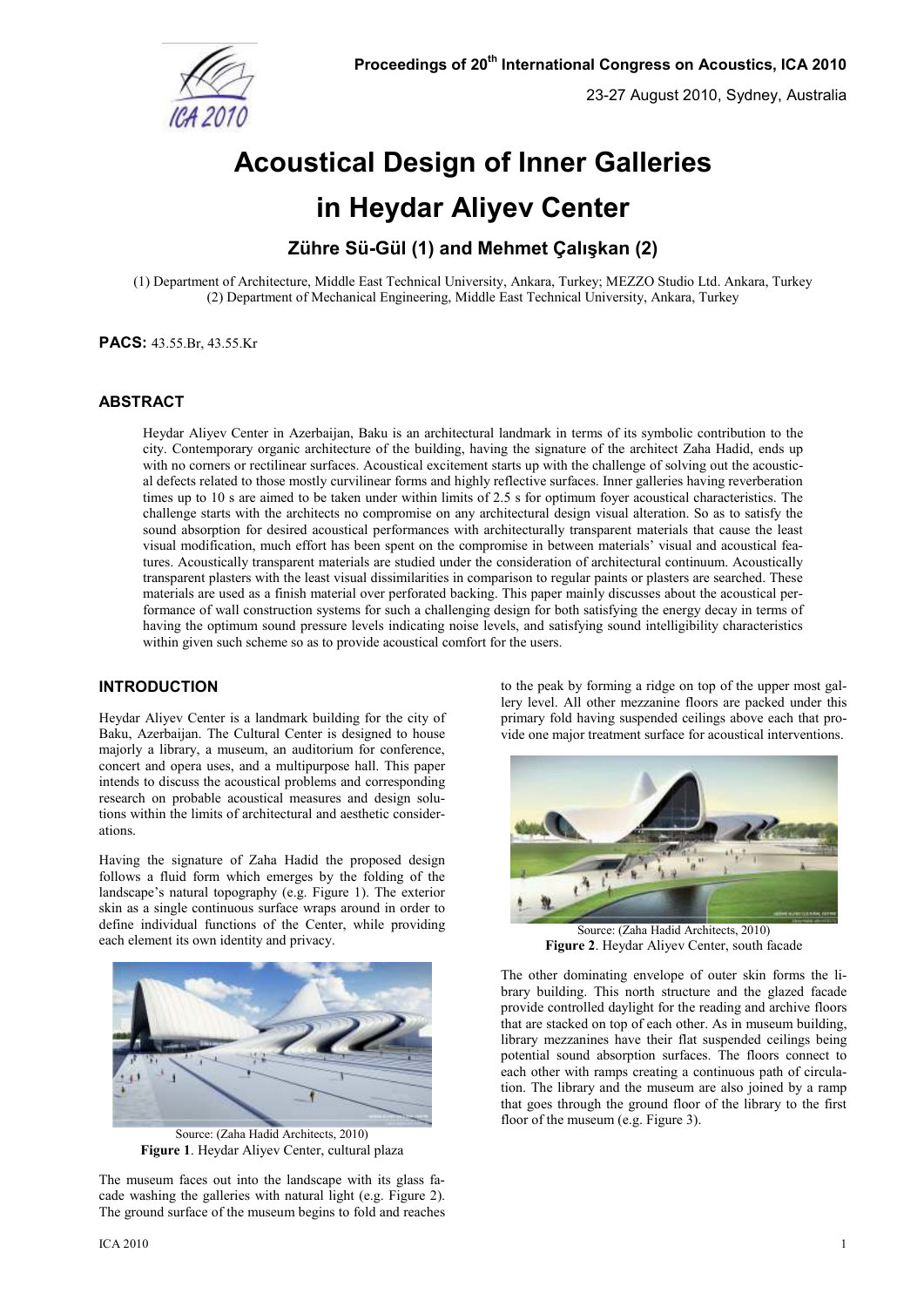

**Figure 3**. Ramp connecting museum to library building

In this former paper inner galleries of library and museum buildings are studied for providing the limits of certain acoustical parameters in relation to functions to be held within those semi-open spaces.

# **ACOUSTICAL DESIGN**

Inner galleries accommodate circulation zones and activity places as of mezzanines within museum and library buildings. The mezzanine floors are connected to each other mainly by ramps ending up in larger halls forming acoustically semi-open spaces under a single continuous shell (e.g. Figure 4). Acoustical design of those interior spaces has two major concerns. First, is the sound isolation of galleries from exterior sources including atmospheric or man-made noises.



Source: (Zaha Hadid Architects, 2010) **Figure 4**. Main gallery in library building

The role of sound isolation is mostly taken over by the outer skin namely building shell. As it is hard to state separate exterior walls or roof structures in such a dynamic form, the shell proposed as a glass fiber reinforced concrete in present status together with the inner skin is the single flowing surface that necessitates sound isolation actions.

The outer skin is composed of multiple layers. The glass fiber reinforced concrete (GFRC) exterior shell is attached to the inner skin by a specific space truss system. The material composition or design of inner skin surface has been the key acoustical question. The maximum sound pressure level on the roof is reported as 89 dBA based on a noise mapping study considering the traffic flow projections in previous studies. GFRC is not sufficient to provide sound isolation solely. Besides, the existence of openings on the exterior GFRC skin for water drainage results in poor airborne sound insulation characteristics.

Inner skin material composition is of priority both for isolation considerations and room acoustics. As GFRC does not provide required air borne sound isolation with all mentioned gaps for drainage system, alternative materials for the first layer of inner skin are tested for their acoustical dimensions. Air borne noise insulation characteristics is calculated by

23-27 August 2010, Sydney, Australia Proceedings of 20th International Congress on Acoustics, ICA 2010

INSUL v6.3 [1]. The material data bank of INSUL does not include specific composite materials proposed as alternatives. The closest material in the data bank to a particular alternative is selected in the predictions in reference to density and damping properties.

Three inner skin alternatives are considered in the preliminary study. Assessment is based on airborne sound isolation characteristics of thermal and water insulation layers along with the proposed inner skin alternatives. The isolation characteristics are expressed in terms of airborne noise reduction index,  $Rw(C; Ctr)$ . The technical data supplied by the manufacturers are used in the predictions.

When the results of predictions for air borne noise insulation are compared, the highest airborne noise reduction index is obtained for two layer gypsum board alternative by the first manufacturer. With a total thickness of 12 mm, this particular alternative results in an airborne noise reduction index value of  $Rw(C; Ctr) = 31(-2; -5)$ . The second to be the 4,8 mm-thick molded gypsum inner skin alternative proposed by its manufacturer comes next with an airborne sound reduction index of 29(-1;-5). The last place is taken by 5 mm thick laminated glass reinforced gypsum with an airborne sound reduction index value of  $28(-1,-4)$ .

The alternatives of inner skin are limited due to the hard workmanship of the curvilinear form. The above mentioned inner skin materials that have proposed to be proper for design and manufacturing are still considered as weak in terms of sound isolation. For that reason no other action that will result in gaps or voids are let through this outer layer of inner skin. The sound isolation details of the shell are studied for minimizing sound leaks from outdoors to the inner galleries.

The second major consideration of the acoustical design is the room acoustics and related comfort parameters. Reverberation time is one major parameter that carries clues on the intelligibility and noise levels due to the suspended sound within enclosed interior spaces. Interior finishing materials, form of gallery facing surfaces, related dimensions and the volume are variables that directly affect the reverberance that occur within galleries. Due to the strict design attitude and attachment to the architectural language of the whole building, no interventions that may lead to possible visual alterations are let through the acoustical design. This results in keeping the surface forms and dimensions, consequently the volume as they are in the concept design. The inner layer of interior skin together with the suspended ceiling flat surfaces have come up to be the major surfaces that sound absorption role could be attributed to.



Source: (Zaha Hadid Architects, 2010) **Figure 5**. Inner skin surrounding museum mezzanines

Even before the preliminary simulation studies, it had foreseen that the huge volume and highly reflective fine finish gypsum inner skin surfaces would result in excessive reverberation and related problems if no absorptive material is to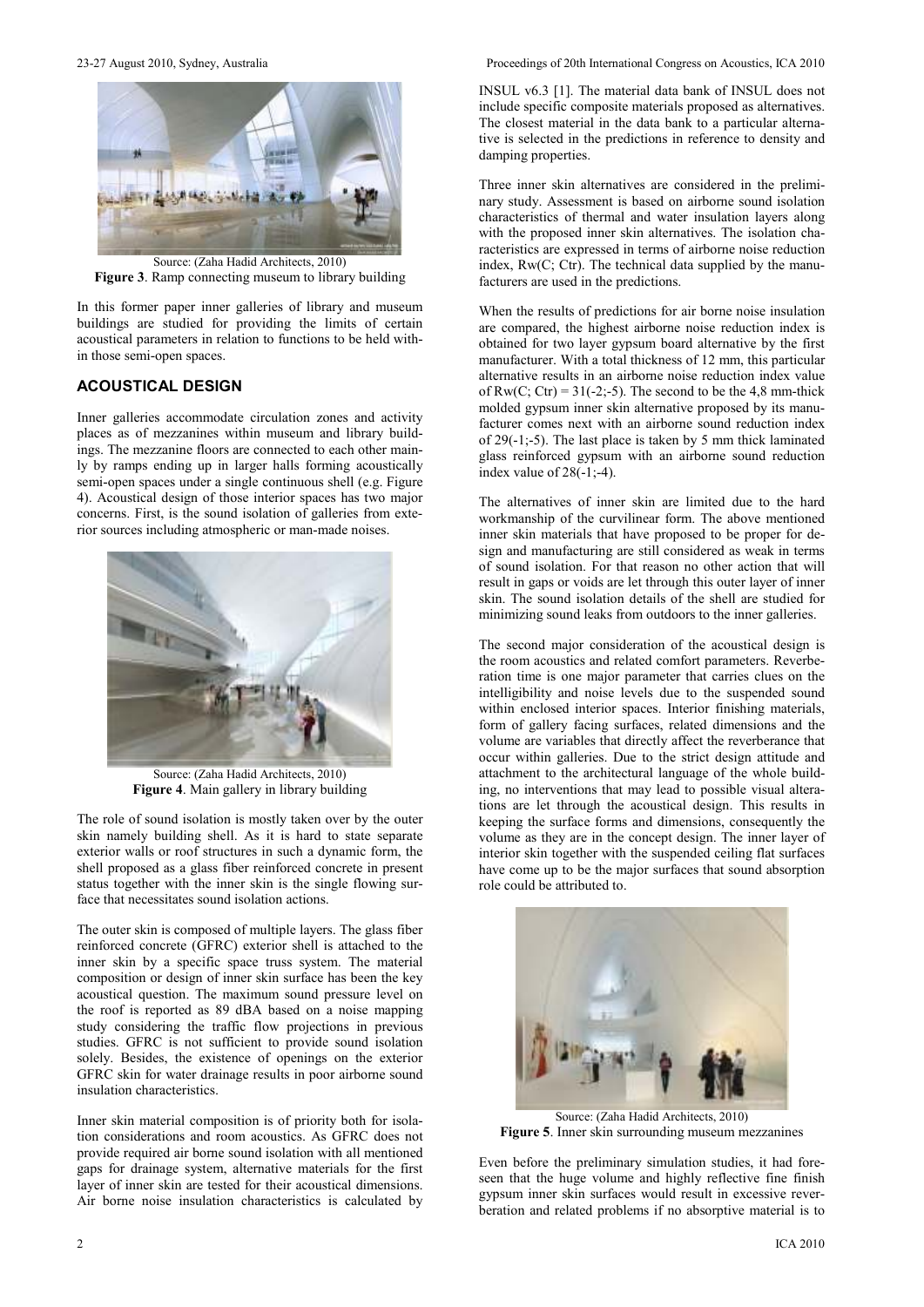be introduced in the interior design. With one basic criterion of not causing any visual modification, inner shell and drop ceiling surfaces have been in the concentration core of acoustical trials. Preserving the white folded curvilinear image of the shell and respecting to the designers approach in keeping the same continuity in flat white suspended ceiling faces, the materials are researched and alternatives are developed with high absorption coefficient and minimum alteration from a white smooth surface as discussed in later sections (e.g. Figure 5).

Together with the treatments on wall/ceiling shell structure and drop ceilings, additional precautions are taken underneath the floor finishes. As of the shell surfaces the floor finishes as well are selected out of highly reflective materials by the design team due to visual and maintenance considerations. For reducing the impact noise that are predicted to be caused mostly by high-heels, a resilient layer of cork or similar material for creating semi-floating floors are proposed to be used underneath natural stone and poured concrete type floor finishes. Besides, for keeping the auxiliary spaces and auditorium away from the noise to be generated in inner galleries resilient wall and ceiling constructions and corresponding details are developed for inner walls and drop ceilings.

The acoustical assessment of galleries in Heydar Aliyev Center are studied for museum and library buildings separately. The 3D model of the complete center is divided into two for the sake of accuracy of acoustical results that might be inversely affected from coupling of big separate volumes. A graphical model for computer simulation is developed by MEZZO Studio for use with ODEON version 10.02 [2]. The models, basically made up of 3-D face elements are obtained after simplifying the graphical model supplied by ZHA Architects and DIA Holding, the main contractor. In this process of modification the geometry and dimensions in the graphical model are preserved in great detail. A series of simulation studies are carried by MEZZO Studio using this new graphical model. Recommended range for acoustical parameters used in the assessment study is listed in Table 1.

| Table 1. Acoustical Parameters and Recommended Ranges |  |
|-------------------------------------------------------|--|
|-------------------------------------------------------|--|

| Parameter        | Recommended              | Just noticeable |
|------------------|--------------------------|-----------------|
|                  | range                    | difference      |
|                  |                          | (JND)           |
| Mid Frequency    | 1.8s to 3.0s             | about $0.1s$    |
| Reverberation    |                          |                 |
| <i>Time, T30</i> |                          |                 |
| $\sim$           | $\sim$<br>$0.001$ $0.00$ |                 |

Source: (Çalışkan, 2004) [3]

#### **ANALYSIS OF INNER GALLERIES IN MUSEUM BUILDING**

The acoustical model of museum building is comprised of 3233 plane surfaces and the estimated acoustical volume of the building apart from library and auditorium spaces is 57.398 m<sup>3</sup>. Six sources and corresponding receivers are designated and located in primary zones including mezzanine floors and main gallery hall (e.g. Figure 6). The present condition of the concept design and the proposed alternative acoustical design solutions are discussed in this section. Ray tracing is used in sound path analysis (e.g. Figure 7). Reverberation times are assessed for each configuration. Results are given in the form of global estimate bar graphs and sound distribution maps.



Source: (MEZZO Studio, 2010) **Figure 6**. ODEON acoustical model with six source (red) and six receiver (blue) positions, museum building



Source: (MEZZO Studio, 2010) **Figure 7**. Ray tracing of ODEON acoustical model, museum building

# **Present condition of museum building**

In present condition all surfaces are kept as they are indicated in architectural drawings and 3Dmodels with no additional treatment (e.g. Figure 8). One of the finishing materials used in spaces as library and museum mezzanines that are acoustically in connection with galleries in the original design - is un-perforated glass reinforced gypsum inner skin shell with an NRC value of 0.16 tested and reported by Chesapeake Acoustics Research Institute. Other key material is presumed to be two layers of gypsum board or similar with an NRC value of 0.11 for drop ceiling surfaces.



Source: (MEZZO Studio, 2010) **Figure 8.** 3D OpenGL view of present condition, museum building

Reverberation times for some sample activity zones in museum building are presented in the form of global estimate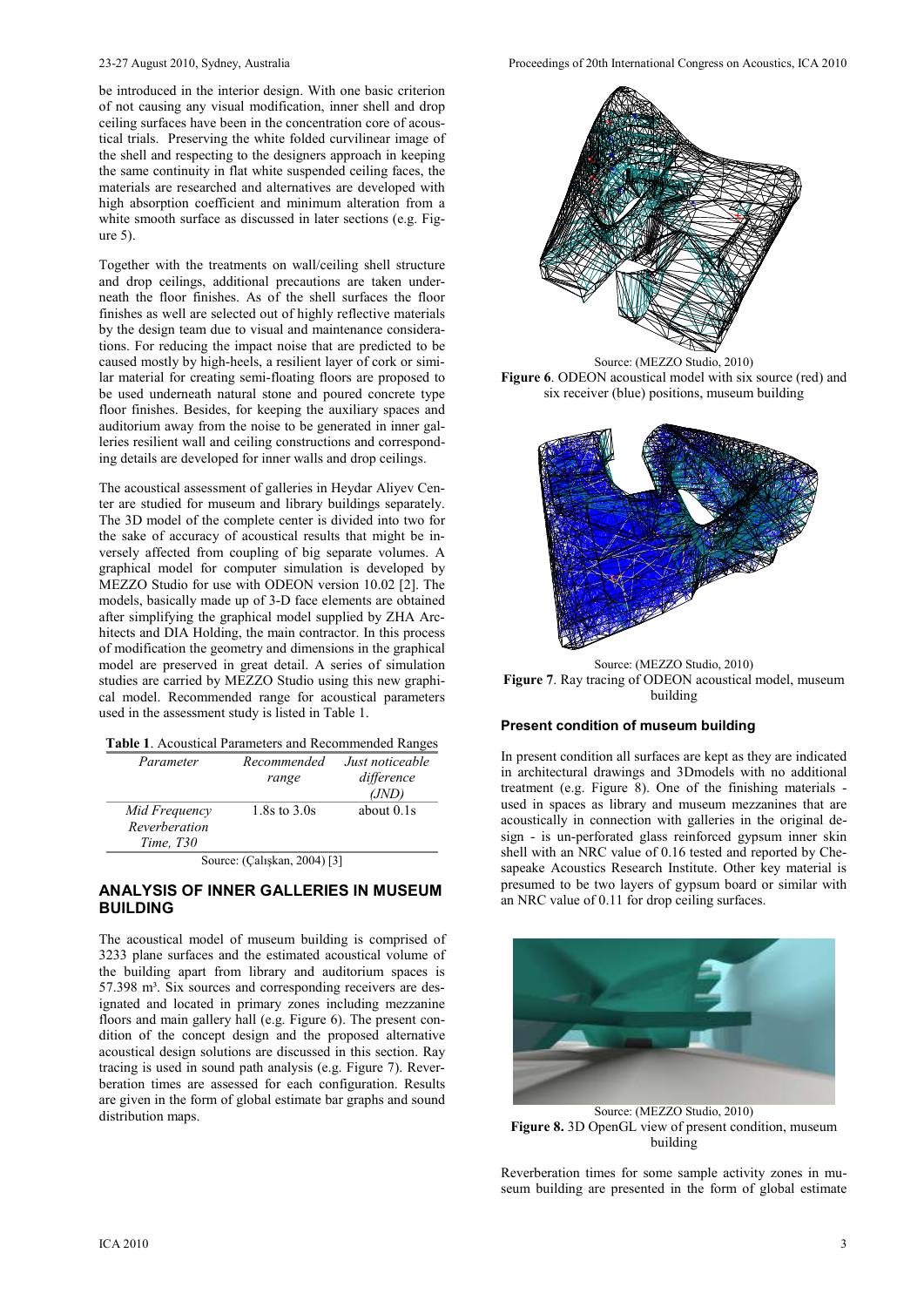results and distribution maps in following (e.g. Figure 9 and 10).



Source: (MEZZO Studio, 2010)

**Figure 9.** Estimated Global Reverberation Times Bar Graph, for Ground Floor in present condition, museum building



**Figure 10.** Reverberation Time (T30) distribution map at 500Hz for mezzanine Level 1 in present condition, museum building

The estimated reverberation times in detail for each activity zone corresponding to different mezzanine levels are listed in Table 2 below.

| <b>Table 2.</b> Reverberation Time (T30) results for present condi- |
|---------------------------------------------------------------------|
| tion, museum building                                               |

|              | Reverberation time (s)         |                                 |  |
|--------------|--------------------------------|---------------------------------|--|
|              | Average low-                   | Average mid-                    |  |
| Location     | frequency<br>$(125Hz - 250Hz)$ | frequency<br>$(500Hz - 1000Hz)$ |  |
| Ground floor | 5.24                           | 10.09                           |  |
| Level 1      | 4.13                           | 9.09                            |  |
| Level 2      | 3.80                           | 8.66                            |  |
| Level 4      | 3.32                           | 7.99                            |  |
| Level 5      | 3.02<br>$\cdot$ $\cdot$        | 7.42                            |  |

Source: (MEZZO Studio, 2010)

# **Alternative design 1 for museum building**

In alternative design 1 for evaluating the maximum effect of mezzanine floor ceilings the absorptive treatment is applied underneath the suspended ceiling surfaces of mezzanine floors (e.g. Figure 11). The absorptive treatment adopted in this alternative is white colored acoustical stretched fabric with rock wool backing as a ceiling surface. Acoustical fabric, with 10cm air gap behind inside filled with 52 kg/m<sup>3</sup> density rock wool as measured in METU acoustical labs has an NRC value of 0.86. Apart from that glass reinforced gypsum (GRG) inner shell, interior wall and floor finishing materials are kept as in the original design.

23-27 August 2010, Sydney, Australia Proceedings of 20th International Congress on Acoustics, ICA 2010



Source: (MEZZO Studio, 2010) Figure 11. 3D OpenGL view of alternative design 1, museum building

Reverberation times for some sample activity zones in museum building for alternative design 1 are presented in the form of global estimate results and distribution maps in following (e.g. Figure 12 and 13).







Source: (MEZZO Studio, 2010) **Figure 13.** Reverberation Time (T30) distribution map at 500Hz, for Level 2 in alternative design 1, museum building

The estimated reverberation times in detail for each activity zone corresponding to different mezzanine levels for alternative design 1 are listed in Table 3 below.

| <b>Table 3.</b> Reverberation Time (T30) results for alternative |
|------------------------------------------------------------------|
| design 1, museum building                                        |

| $\frac{1}{2}$ |               |                        |  |
|---------------|---------------|------------------------|--|
|               |               | Reverberation time (s) |  |
|               | Average low-  | Average mid-           |  |
|               | frequency     | frequency              |  |
| Location      | (125Hz-250Hz) | $(500Hz - 1000Hz)$     |  |
| Ground floor  | 4.24          | 6.42                   |  |
| Level 1       | 2.55          | 3.94                   |  |
| Level 2       | 2.40          | 3.92                   |  |
| Level 4       | 2.09          | 3.72                   |  |
| Level 5       | 2.26          | 4.25                   |  |

Source: (MEZZO Studio, 2010)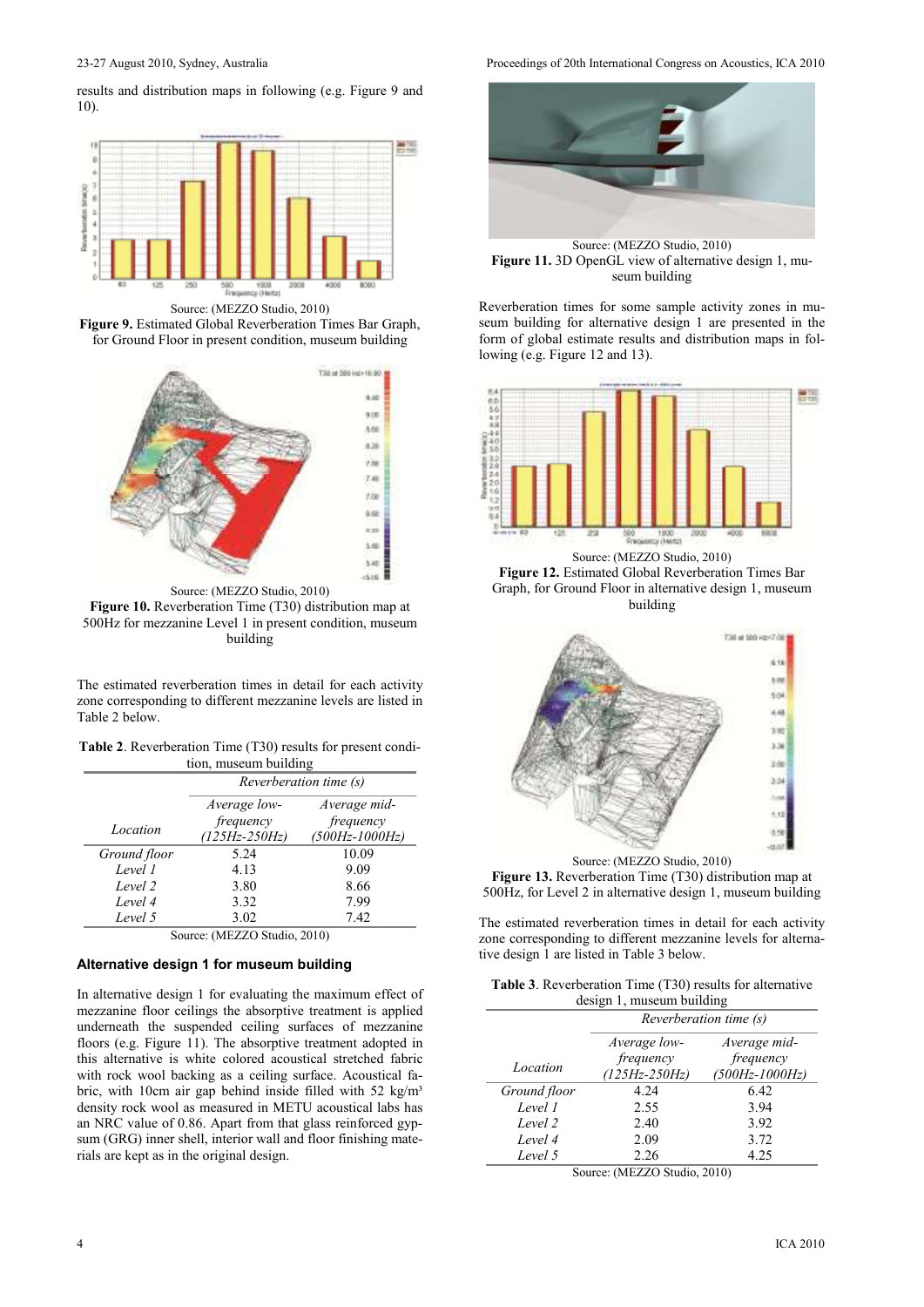#### **Alternative design 2 for museum building**

The opposition of the design team on visually distracting seams of acoustical fabric that is manufactured and installed in certain dimensions has lead to further investigations on seamless material alternatives. In alternative design 2, 12,5mm thick perforated gypsum panel with 20mm thick 52 kg/m³ dense rock wool backing in air gap behind is applied in intent of increasing absorptive surfaces to lower the global reverberation times. The NRC value of tested perforated panel with acoustically transparent coating / paint is 0.79 as reported by NEU. The application of sound absorptive material on drop ceiling surfaces only has proved to be insufficient in alternative design 1. A series of acoustical simulations lead to the requirement of sound absorptive perforated panel applications not only on drop ceilings but also in inner layer of interior skin, together with flat fascia and flat interior wall surfaces. All surfaces of drop ceilings are treated with perforated panel type absorbers. Apart from that, necessary areas of absorptive treatment for inner shell, core walls and fascias in square meters over specified surfaces are given in Table 4.

**Table 4**. Absorptive treatment over specified surfaces, museum building

|                  | Area $(m^2)$                  |                                 |  |
|------------------|-------------------------------|---------------------------------|--|
| Location         | $Fascias + GRG$<br>core walls | <b>GRG</b> ceiling<br>surfaces) |  |
| Ground floor     | 152                           |                                 |  |
| Level 1          | 492                           |                                 |  |
| Level 2          | 40                            |                                 |  |
| Level 4          | 55                            |                                 |  |
| Level 5          | 42                            |                                 |  |
| Museum top ridge |                               | 365                             |  |
| Main gallery     |                               | 321                             |  |

Reverberation times for the most critical zone as to be the ground level for alternative design 2 are presented in the form of global estimate results in following (e.g. Figure 14).



Source: (MEZZO Studio, 2010) **Figure 14.** Estimated Global Reverberation Times Bar Graph, for Ground Floor in alternative design 2, museum building

# **ANALYSIS OF INNER GALLERIES IN LIBRARY BUILDING**



Source: (MEZZO Studio, 2010) **Figure 15**. ODEON acoustical model with eight source (red) and receiver (blue) positions, library building

The acoustical model of museum building is comprised of 6494 plane surfaces and the estimated acoustical volume of the building apart from library and auditorium spaces is 154.862 m<sup>3</sup>. Eight sources and corresponding receivers are defined and located in primary zones including mezzanine floors and main gallery hall (e.g. Figure 15). Ray tracing is used in sound path analysis for the library building as well (e.g. Figure 16). Reverberation times are assessed for each configuration.



Source: (MEZZO Studio, 2010) **Figure 16**. Ray tracing of ODEON acoustical model, library building

#### **Present condition of library building**



Source: (MEZZO Studio, 2010) **Figure 17.** 3D OpenGL view of present condition, library building

In present condition all surfaces are kept as they are indicated in architectural drawings and 3Dmodels with no additional treatment as discussed in museum building (e.g. Figure 17). Reverberation times for some sample activity zones in library building are presented in the form of global estimate results and distribution maps in following (e.g. Figure 18 and 19).



**Figure 18.** Estimated Global Reverberation Times Bar Graph, for Ground Floor in present condition, library building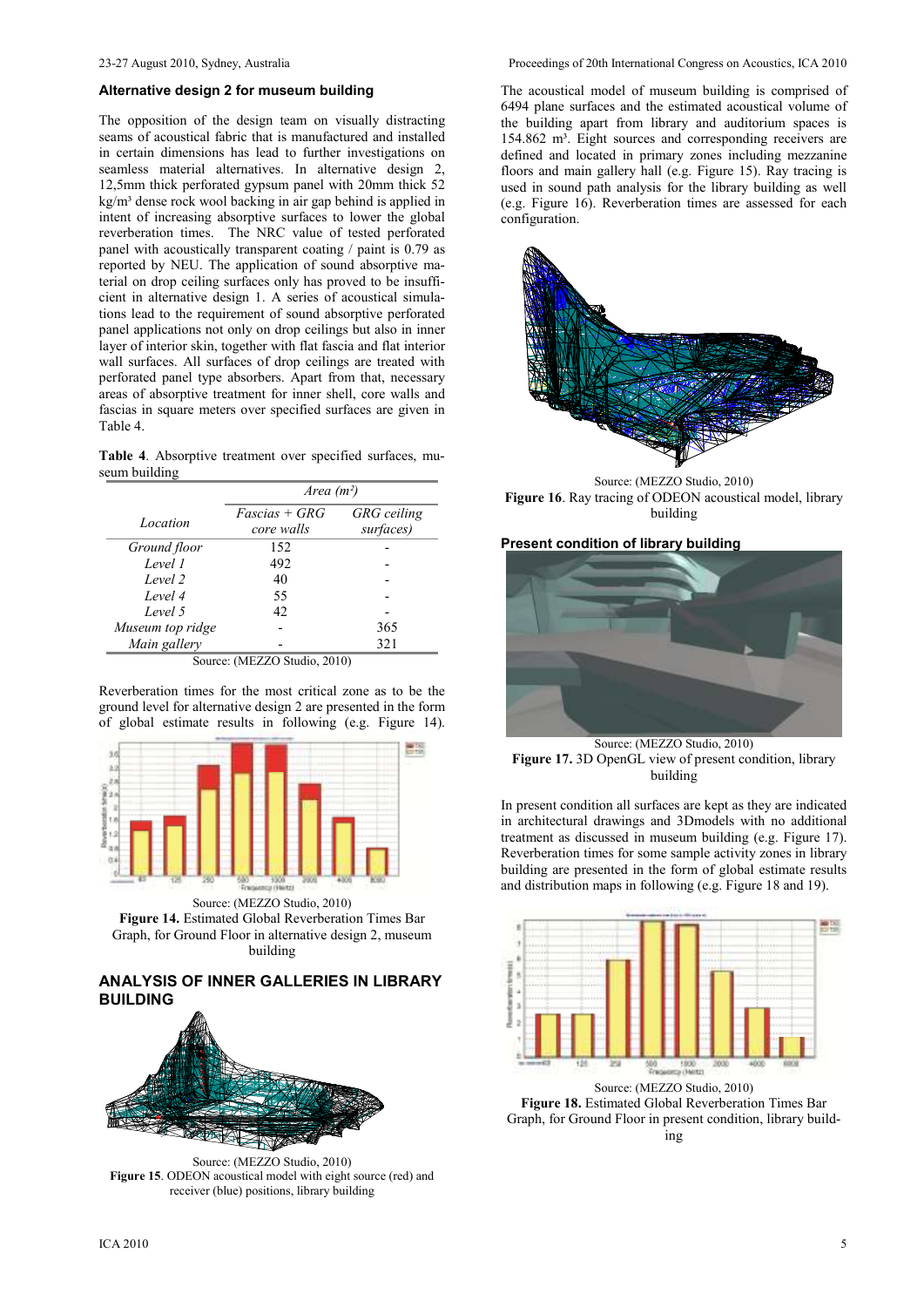

Source: (MEZZO Studio, 2010)

**Figure 19.** Reverberation Time (T30) distribution map at 1000Hz for Ground Floor in present condition, library building

The estimated reverberation times in detail for each activity zone corresponding to different mezzanine levels are listed in Table 5 below.

| <b>Table 5.</b> Reverberation Time (T30) results for present condi- |                        |  |  |
|---------------------------------------------------------------------|------------------------|--|--|
|                                                                     | tion, library building |  |  |

|              | Reverberation time (s) |                |  |
|--------------|------------------------|----------------|--|
|              | Average low-           | Average mid-   |  |
|              | frequency              | frequency      |  |
| Location     | $(125Hz - 250Hz)$      | (500Hz-1000Hz) |  |
| Ground floor | 4 3 3                  | 8.34           |  |
| Level 1      | 2.54                   | 5.92           |  |
| Level 2      | 2.87                   | 6.34           |  |
| Level 3      | 2.71                   | 6.03           |  |
| Level 4      | 2.88                   | 6.09           |  |
| Level 5      | 2.67                   | 5.93           |  |
| Level 6      | 2.70                   | 6.27           |  |
| Level 7&8    | 3.19                   | 7.10           |  |

Source: (MEZZO Studio, 2010)

### **Alternative design 1 for library building**

As in the case of museum in alternative design 1 the absorptive treatment is applied underneath the suspended ceiling surfaces of mezzanine floors (e.g. Figure 20), namely acoustical fabric, with 10cm air gap behind inside filled with 52 kg/m<sup>3</sup> density rock wool. Glass reinforced gypsum (GRG) inner shell, interior wall and floor finishing materials are kept as in the original design.



Source: (MEZZO Studio, 2010) **Figure 20.** 3D OpenGL view of alternative design 1, library building

Reverberation times for some sample activity zones in library building for alternative design 1 are presented in the form of global estimate results and distribution maps in following (e.g. Figure 21 and 22).

23-27 August 2010, Sydney, Australia Proceedings of 20th International Congress on Acoustics, ICA 2010







Source: (MEZZO Studio, 2010) **Figure 22.** Reverberation Time (T30) distribution map at 500Hz, for Ground Floor in alternative design 1, library building

The estimated reverberation times in detail for each activity zone corresponding to different mezzanine levels for alternative design 1 are listed in Table 6 below.

| <b>Table 6.</b> Reverberation Time (T30) results for alternative |  |  |  |
|------------------------------------------------------------------|--|--|--|
| design 1, library building                                       |  |  |  |

|              | Reverberation time (s) |                    |  |
|--------------|------------------------|--------------------|--|
|              | Average low-           | Average mid-       |  |
|              | frequency              | frequency          |  |
| Location     | $(125Hz - 250Hz)$      | $(500Hz - 1000Hz)$ |  |
| Ground floor | 3.77                   | 6.03               |  |
| Level 1      | 1.29                   | 1.59               |  |
| Level 2      | 1.78                   | 2.38               |  |
| Level 3      | 1.60                   | 2.22               |  |
| Level 4      | 1.74                   | 2.57               |  |
| Level 5      | 1.52                   | 2.11               |  |
| Level 6      | 1.64                   | 2.58               |  |
| Level 7&8    | 2.88                   | 5.81               |  |

Source: (MEZZO Studio, 2010)

#### **Alternative design 2 for library building**

As introduced in museum building acoustical design in alternative design 2, 12.5mm thick perforated gypsum panel with 52 kg/m<sup>3</sup> dense rock wool backing in air gap behind with acoustically transparent coating / paint is applied in intent of increasing absorptive surfaces to drop the global reverberation times of library building inner galleries.

Perforated panel coated with acoustically transparent plaster is applied on all drop ceiling surfaces. Apart from that, necessary areas of absorptive treatment for inner shell, core walls and fascias in square meters over specified surfaces are given in Table 7 below.